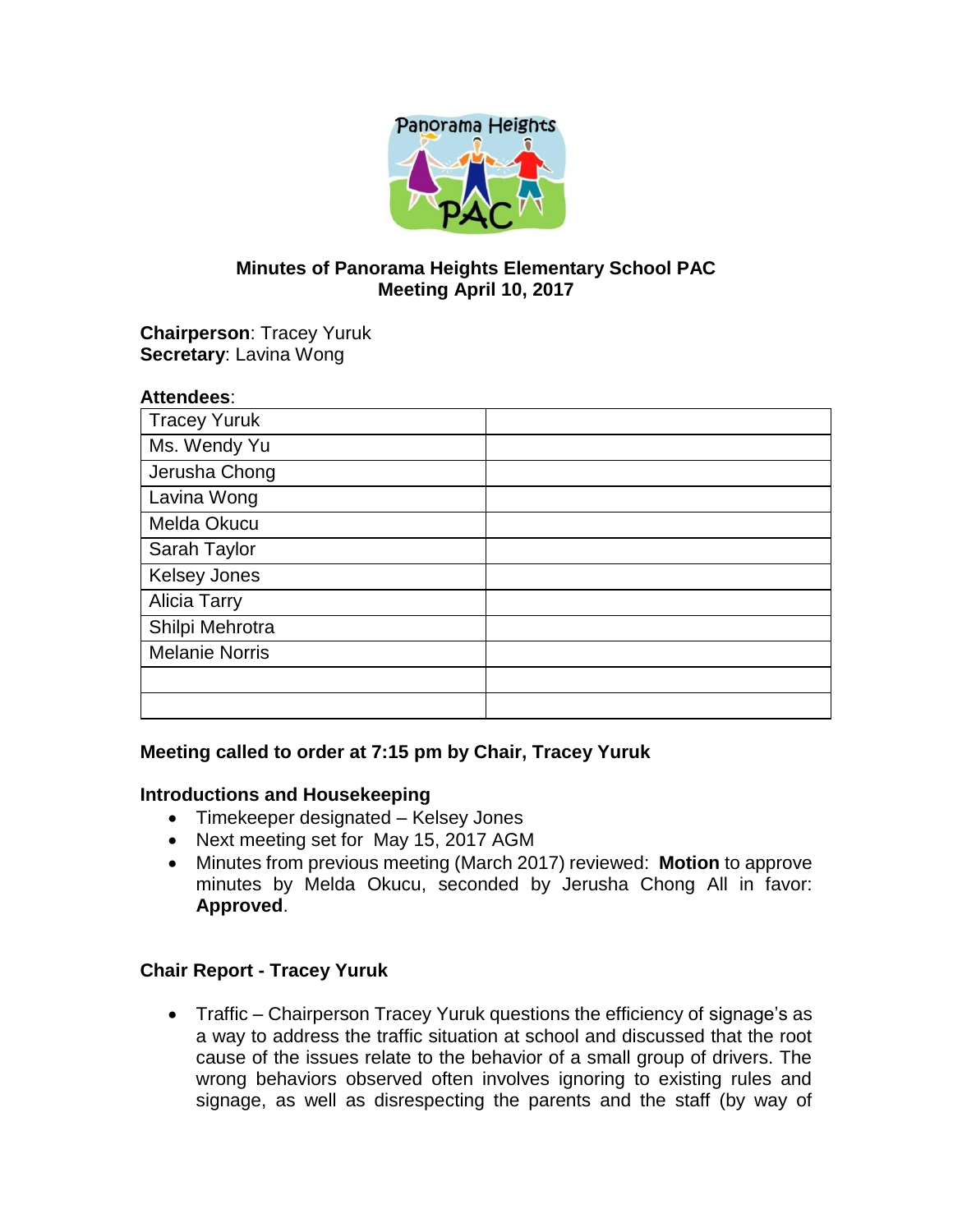abusive language) who are volunteering their time to ensure safety of the school community. Therefore the suggestion is that, in parallel to any measures taken, the emphasis on parents demonstrating positive behavior at school, as role models, should be of high priority.

- It was recommended, by some members, to place pylons in the staff parking area and to chain the area blocking parents driving into staff parking area.
- Retirement Mrs. Allen is retiring this year. PAC is looking for gift ideas and a farewell involving the students. Mr. Brovold and Mme Karsenti will be retiring as well

# **School Report** – **Principal Wendy Yu**

- Ms. Yu reminded PAC that the cows were coming to the school that week. The drive thru would be closed off at 9 am. A reminder would be sent out to parents. The cows are real and are part of BC Diary Association's school Diary program.
- 25th Anniversary Ms. Yu thanked Tracey, Kelsey and Shilpi and PAC for organizing this. The mayor, past principals and teachers would be at the school in the afternoon. Ms. Yu thanked parents for making cupcakes. Parents are welcome for the assembly. The official event is at 3:30 pm to 5 pm. Parents and students are invited to attend the afternoon event. The assembly for students is at 1:30 pm.
- Track Attack Will be coming to Panorama. This is designed for grade 3/4/5. There would be various stations which the students would rotate through. The purpose is to have students try all the Track and Field programs before signing up.
- Como Lake Relay April 20. Parents are welcome to come. This is a fun filled event.
- April 14 PRO D Day
- French Book Fair A reminder from Mrs. Howard that there will be a French book fair on April 26 and 27.
- Kindergarten Orientation A reminder that on May 3 from 9 am to 10:30 am, there is a parent orientation. Tracey Yuruk informed the PAC that she was looking for volunteers to assist with manning the stations. It would be for about an hour. There will also be a PAC station.
- Dance Week Ms. Yu informed PAC that Dance Week will take place week of May 15 and week of June 5. Ms. Yu would be finalizing the schedule with the instructor and will notify parents.
- Student Learning Grant The Ministry of Education has given a student learning grant which is \$16.67 per fulltime student. The purpose of this money is to purchase sustainable items for the benefit of students. This would be for items like sports equipment or technology. This will be revisited at next PAC meeting.

## **Old Business**:

• White Hatter – Lavina Wong, Parent Education coordinator, contacted The White Hatter aka Personal Protecting Inc. based out of Victoria. Lavina went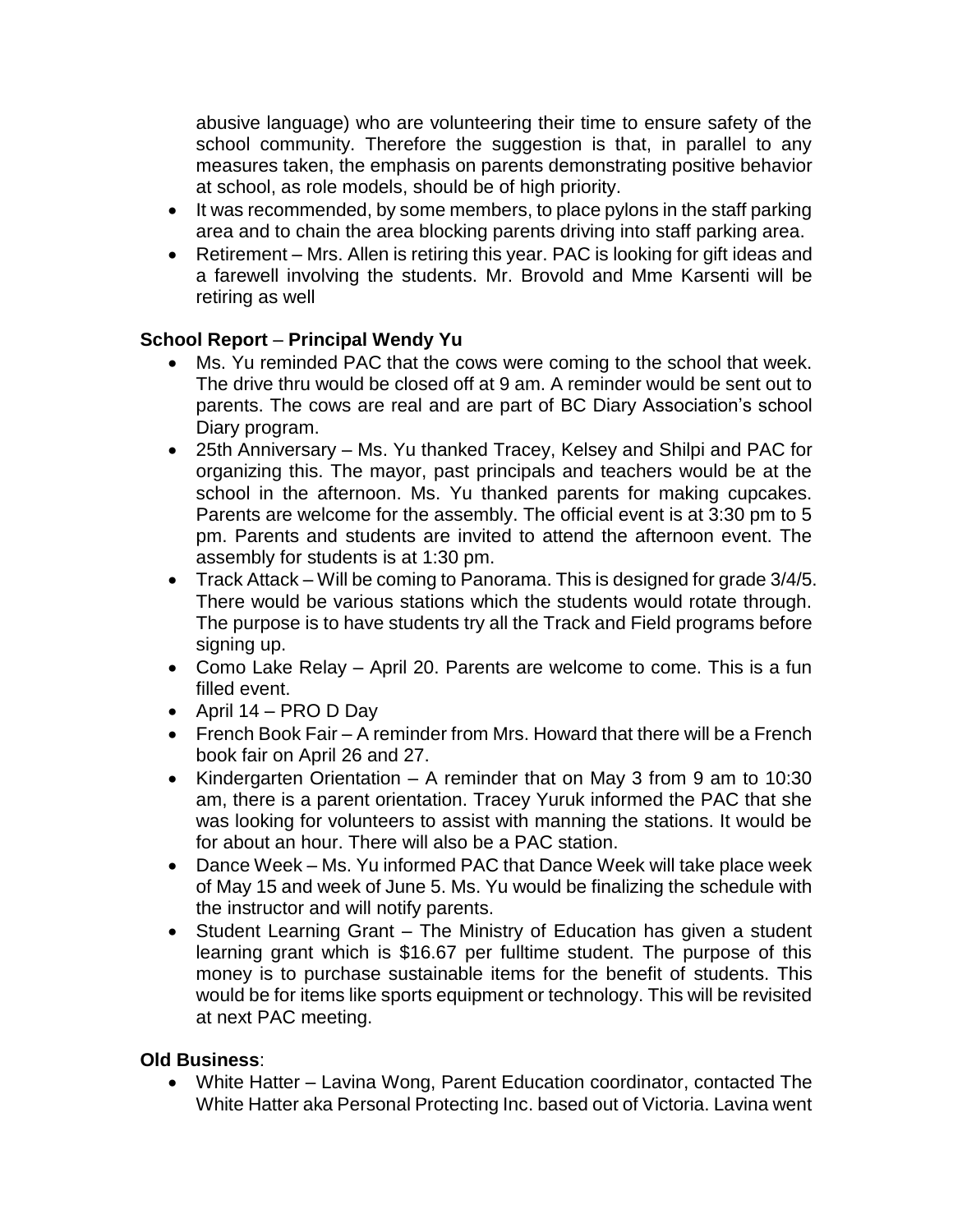over the services and purpose of this organization with PAC. The aim is to bring Internet Safety and Social Media and Digital Literacy to students. The recommendation brought forward is to offer this piece of education to the Grade 4/5 students during class time and to offer a parent presentation from the White Hatter to all parents from K to Grade 5 in the evening. The question of funding and budget was discussed. The idea would be to charge parents for the parent night and to provide child minding and charge for this. There is a budget of \$750 under the Parent Education. We would be able to recoup the funds as we were charging parents. The question raised was if we could access the Gaming Fund for the students. The cost for students was \$995 plus GST and when adding a parent night, the combined cost is \$1595 plus GST. It was put forth to the Treasurer to find out if we could access the Gaming Fund. It was put forth to Wendy to check with the Grade 4/5 teachers if they were supportive of bringing this for students during class hour. Also a notice would be sent to grade 4/5 parents to inform them of this talk. This event was put to a vote. All in favor. We would move forward once with had confirmation from Wendy and the treasurer Melda Okucu. Lavina will contact the White Hatter to confirm the night of May 23 as that is the only day that would work for the school.

## **Treasurer's Report – Melda Okucu**

- Melda, Treasurer, went over the report:
- TEF/TIF: Melda noted that, so far 16 out of 34 eligible teachers claimed Teacher Incentive Fund and 11 out of 20 eligible teachers claimed Teacher Enrichment fund. The deadline for submitting for these funds is Mid-June.
	- o For timely processing of the funds for accounting and payment purposes, it is requested that teachers submit their claims as soon as possible. Ms. Yu will send a reminder to teaching staff.
- Melda pointed out a concern relating to HotLunch likely receiving less revenue than budgeted for this year due to less number of events taking place than planned.
- Melda also advised that she will be applying for the Gaming Grant at the end of April or early May as previous years. Application window is between April and end of June.

### **Committee Reports:**

**DPAC**: Sarah Taylor – DPAC is holding its own elections at the end of May. They are looking for people to run in all positions except Chair. Children of the Street were presenters at the last meeting. Carol Todd and Jessie Miller did a special presentation which was well received.

**SPC**: Not currently active

**SEP**: Melanie – Both soccer and chess club are going well.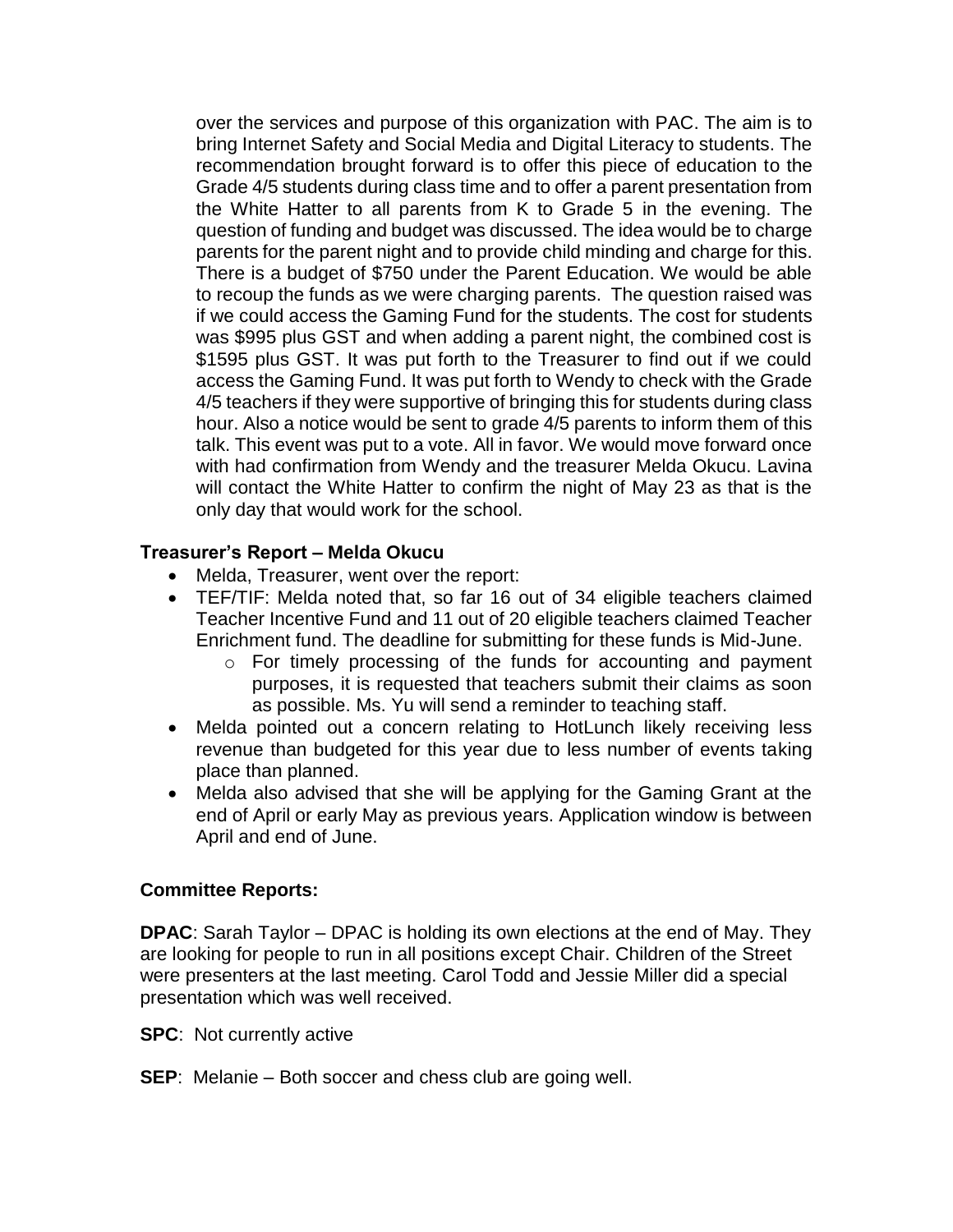### **FUNDRAISING:**:

- **Treat Day –**Kelsey noted last treat day in June. There will be freezies for the entire school.
- **Movie Night: -** Tracey advised Leah McGeachie plans to collaborate with Ms. Yu to make this a movie matinee as opposed to movie night. Ms. Yu would be at the school. Parents are not required to be present. The meal order will be placed before hand online. Movie matinee will take place on April 28. Leah is looking for parent volunteers. The students must be picked up no later than 5 pm.
- **Hot Lunch:** Tracey advised there would be two hot lunches. They are scheduled for 26 May and June 16.
- **Clothing Drive**: Ongoing
- **Parent Education:** Alicia Tarry Has contacted Saleema Noon for iGirl and iGuy for next year and has not heard back. Alicia will follow up. Lavina Wong – White Hatter – please refer to Old Business for details.

**ATHLETIC CLUB:** Nothing to report.

**WALKING SCHOOL BUS: -** next one to take place on April 19<sup>th</sup>. An email will go out. Volunteers are needed to hand out hot chocolate.

**TRAFFIC:** See above in Chair Report

**CLASS LIAISON:** 25th Anniversary celebration is approaching. Shilpi advised she would send a reminder email to the class representatives regarding the cupcakes. Teachers are to get them by lunch time. Shilpi stated she would also remind parents to use Panorama colors for the icing.

**CPF**: Position vacant

**GRADE 5 COMMITTEE:** Sarah Taylor – nothing to report. They are meeting on the coming Thursday.

**SPRING FAIR:** Jerusha Chong – There hasn't been a lot of donations that have come through the PAC web. The recommendation is to continue to send emails to parents for donations. The funds are used to purchase station prizes. This Spring Fair will be promoted at the kindergarten orientation. The food will be the same as last year. Wendy was informed of the dunk tank, which is a tradition at the school. Wendy has agreed to continue with this tradition. 400 cookies need to be baked. This is for kids who participate in the cake walk, they will receive a cookie each. Jerusha is looking for bakers for these cookies. Regarding the silent auction, the donations are down from previous years. Personal contacts have been successful but not online contacts. Whoever on PAC has contacts please let Jerusha know.

**MULTICULTURAL LIAISON:** Position vacant